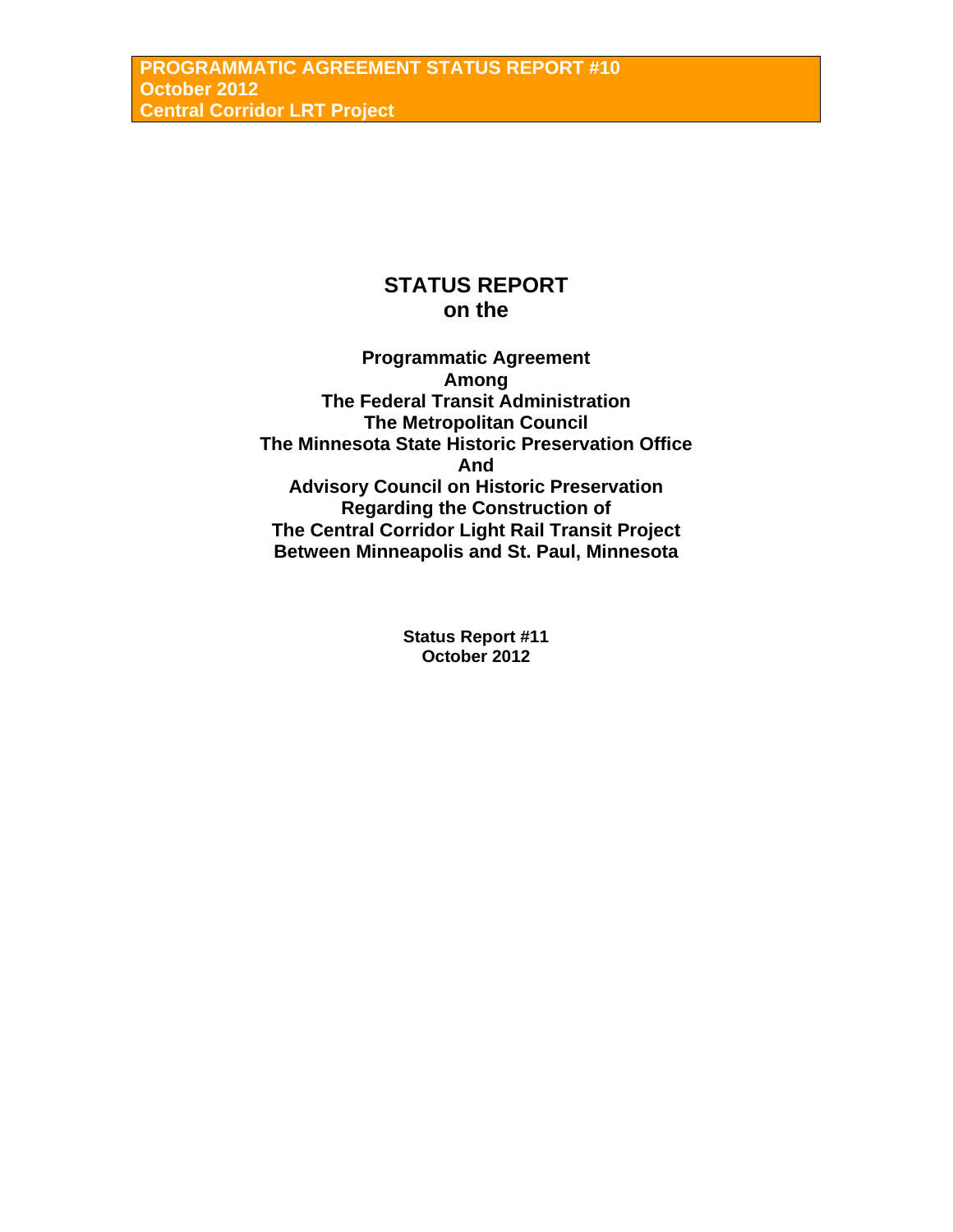### **INTRODUCTION**

The Central Corridor Light Rail Transit (LRT) project is an approximately 11-mile LRT line that will serve the Minneapolis and St. Paul downtown areas, as well as the University of Minnesota (U of M) and the State Capitol complex. In downtown Minneapolis, it will integrate with the Hiawatha LRT line. There will be 23 stations along the line, including five shared with the existing Hiawatha LRT and an operations and maintenance facility will be constructed as part of the project in downtown St. Paul.

This Status Report covers the period from April 1, 2012 to September 30, 2012.

### **STIPULATION I: PROJECT DESIGN DEVELOPMENT**

The obligations of Stipulation I of the CCLRT Programmatic Agreement are complete with submittal of the final set of design plans for the Operations and Maintenance Facility (as reported in Status Report #5).

### **STIPULATION II: DESIGN OF FUTURE STATIONS AT HAMLINE, VICTORIA AND WESTERN**

The obligations of Stipulation II of the CCLRT Programmatic Agreement are complete with submittal of the final design plans for the stations at Hamline Avenue, Victorian Street, and Western Avenue (reported in Status Report #3) and MnSHPO findings that the plans were consistent with the Secretary of Interior Standards (as reported in Status Report #4).

### **STIPULATION III: ARCHAEOLOGY**

There have been no actions pertaining to this stipulation in the reporting period.

### **STIPULATION IV: RESOLUTION OF ADVERSE EFFECTS**

As of the date of the completion of this Status Report, MnSHPO has made adverse effects findings for four historic properties and/or districts – the St. Paul Urban Renewal Historic District, the State Capitol Mall Historic District, the St. Paul Union Depot, and the Lowertown Historic District.

St. Paul Union Depot: As previously reported, a final Mitigation Plan addressing adverse effects of the CCLRT project to the St. Paul Union Depot has been approved by MnSHPO and circulated to parties to the Programmatic Agreement. Implementation of the Mitigation Plan will occur as part of Civil East construction activities and is expected to be completed in December 2012 with substantial completion of the Civil East construction project.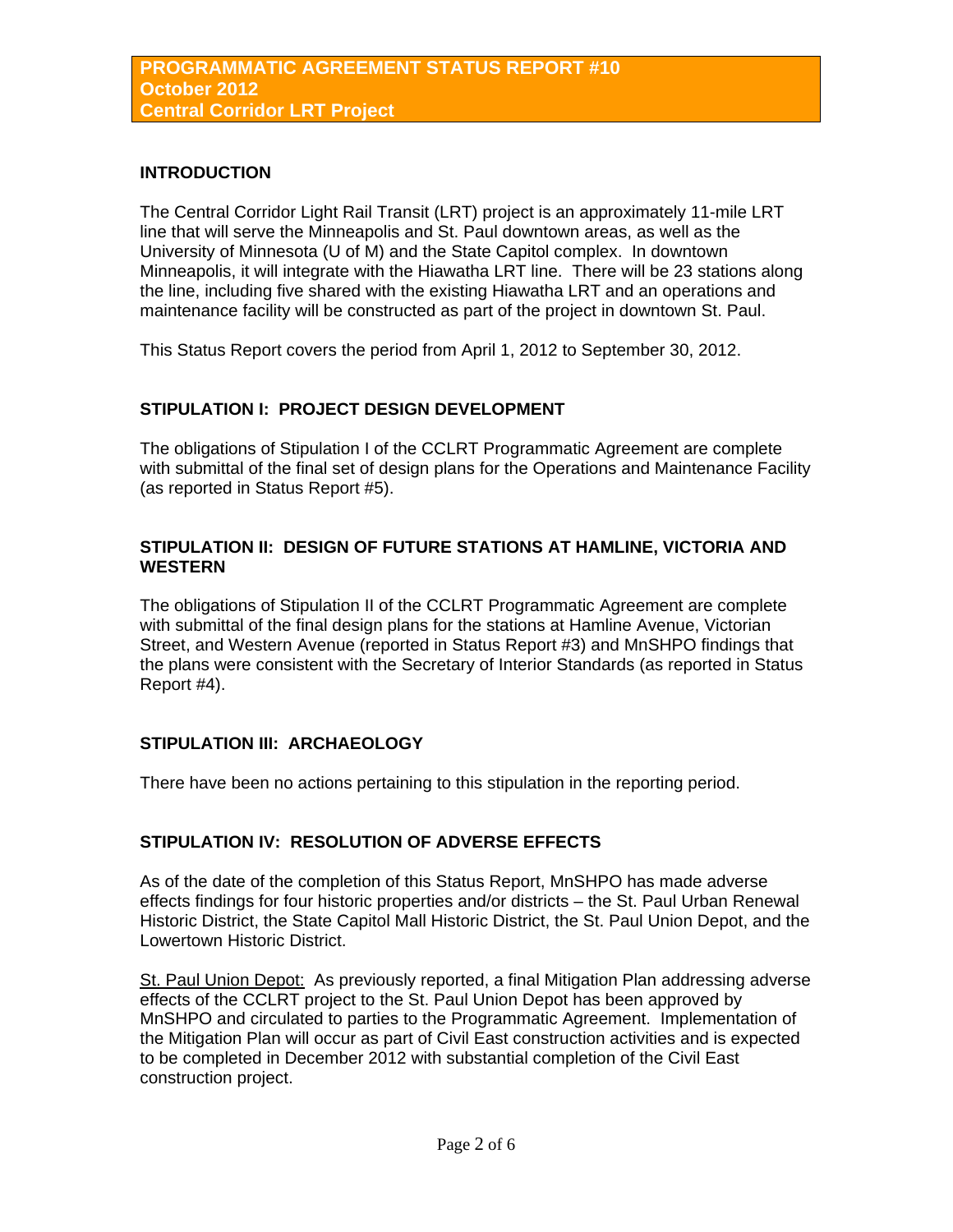### **PROGRAMMATIC AGREEMENT STATUS REPORT #10 October 2012 Central Corridor LRT Project**

State Capitol Mall Historic District: A final mitigation plan was circulated to MnSHPO and all parties on February 25, 2010. Implementation of the mitigation plans is anticipated to be complete in 2013.

St. Paul Urban Renewal Historic District: Mitigation for effects to the St. Paul Urban Renewal Historic District was documented in the Programmatic Agreement and is reported under Stipulation VII.

Lowertown Historic District: A final mitigation plan addressing adverse effects of the CCLRT Operations and Maintenance Facility to the Lowertown Historic District was circulated to parties to the Programmatic Agreement in June. The primary focus of this Plan is development of new Lowertown Historic District Guidelines administered by the St. Paul HPC. In February 2012, Met Council staff received an executed subordinate funding agreement from City staff, and Met Council completed the execution of this document in March 2012. The execution of this SFA permits the City of St. Paul to move forward in the contracting process. Met Council will participate with the City in this process, providing staff support and other assistance, as has been the case with other CCLRT efforts funded under SFAs with the City of St. Paul.

# **STIPULATION V: NOISE AND VIBRATION ASSESSMENT AND MITIGATION**

The obligations of Stipulation V of the CCLRT Programmatic Agreement are complete with submittal of the final copy of the Vibration Noise Management Remediation Plan (VNMRP) as reported in Status Report #4 and completion of consultation with property owners, as reported in Status Report #5.

# **STIPULATION VI: PARKING AND TRAFFIC**

Stipulation VI.A: There have been no actions pertaining to this stipulation in the reporting period.

Stipulation VI.B: There have been no actions pertaining to this stipulation in the reporting period.

Stipulation VI.C: Reporting on the status of the implementation of parking mitigation is now taking place on a monthly basis as required by the FTA's Finding of No Significant Impacts for the Supplemental Environmental Assessment assessing impacts of CCLRT construction on businesses, which was published in March 2011. A copy of the monthly business mitigation status report can be found at [www.centralcorridor.org.](http://www.centralcorridor.org/)

### **STIPULATION VII: RECORDATION OF CEDAR STREET AND REDEVELOPMENT DESIGN GUIDLELINES**

360 Cedar Street Recordation*:* The provisions of this stipulation were completed and documented in a letter dated January 8, 2010 from MnSHPO finding that the documentation fulfills Stipulation VII.A of the Programmatic Agreement.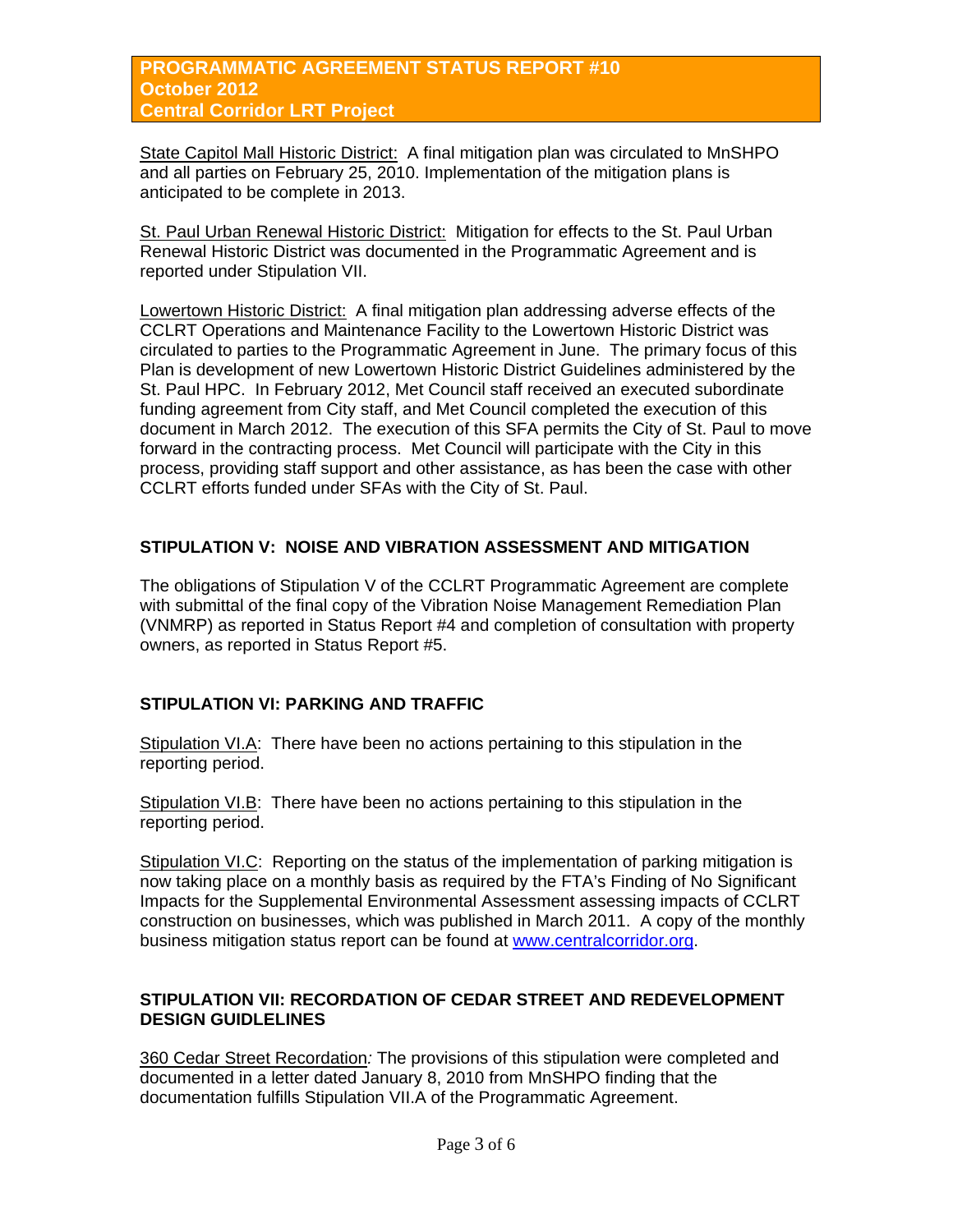Design Guidelines for  $4<sup>th</sup>/5<sup>th</sup>/Minnesota/Cedar streets block: There have been no$ actions pertaining to this stipulation in the reporting period.

### **STIPULATION VIII: NATIONAL REGISTER NOMINATION FORMS**

The Met Council has prepared a refined cost estimate, with input from MnDOT Cultural Resources unit staff, and with input from consultants, that will be used in the procurement process, seeking professional consulting service to complete this stipulation of the Programmatic Agreement. It is anticipated this procurement will be rebid in first quarter 2013.

### **STIPULATION IX: PUBLIC EDUCATION**

Stipulation IX.A: There have been no actions pertaining to this stipulation in the reporting period.

Stipulation IX.B: There have been no actions pertaining to this stipulation in the reporting period.

Stipulation IX.C: The obligations of Stipulation IX.C of the CCLRT Programmatic Agreement are complete with submittal of a final scope of work for public education activities in February 2010.

### **STIPULATION X: PUBLIC INFORMATION AND INVOLVEMENT**

Stipulation X.A: All documents developed as part of implementing the stipulations in the Programmatic Agreement, copies of status reports, and other documentation are being made available at [www.centralcorridor.org](http://www.centralcorridor.org/).

Stipulation X.B: No objections have been noted during this reporting period.

#### **STIPULATION XI: PROTECTION MEASURES**

As reported in Status Report #4, a final copy of the Construction Protection Plan (CPP) was distributed to all parties to the Programmatic Agreement in May 2010. During this reporting period, Civil East (construction of LRT tracks, reconstruction of roadways and sidewalks, LRT station construction, etc. in St. Paul) and Civil West (similar activities as Civil East, but in Minneapolis) contracts were initiated and several meetings were held with both contractors to review the measures contained in the CPP (and contained in contract specifications) (Stipulation XI.B). Vibration monitoring and reporting (on a weekly basis) will take place throughout the duration of vibration-intensive construction activities for these construction contracts.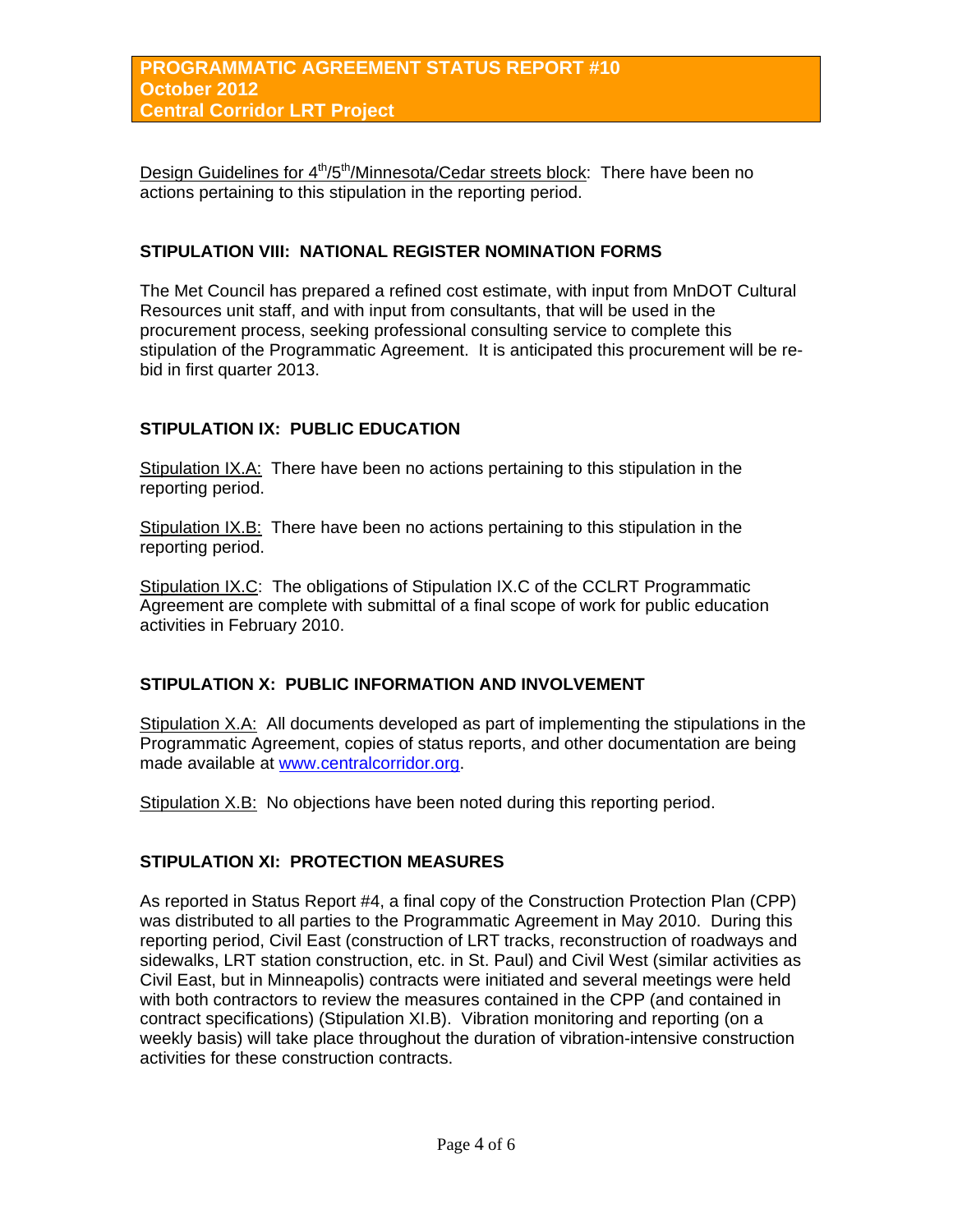### **STIPULATION XII: PROJECT MODIFICATIONS**

There have been no actions pertaining to this stipulation in the reporting period.

#### . **STIPULATION XIII: PROJECT DISCOVERY**

There have been no actions pertaining to this stipulation in the reporting period.

#### **STIPULATION XIV: QUARTERLY REPORT ON AGREEMENT IMPLEMENTATION**

This is the eleventh quarterly report prepared on the status of implementation of Central Corridor LRT Programmatic Agreement stipulations.

### **STIPULATION XV: STANDARDS**

All work carried out pursuant to the Programmatic Agreement has been carried out consistent with the requirements noted in this stipulation.

#### **STIPULATION XVI: DISPUTE RESOLUTION**

There have been no disputes requiring resolution in the reporting period.

#### **STIPULATION XVII: AMENDMENTS**

There have been no requests, nor any preparation of, amendments to the Programmatic Agreement during the reporting period.

# **STIPULATION XVIII: TERMINATION OF AGREEMENT**

There have been no requests by any party to terminate the Programmatic Agreement during the reporting period.

### **STIPULATION XIX: DURATION OF AGREEMENT**

There has been no change to the duration of the Programmatic Agreement during the reporting period.

### **SCEHDULE OF ANTICIPATED ACTIVITIES OVER NEXT REPORTING PERIOD**